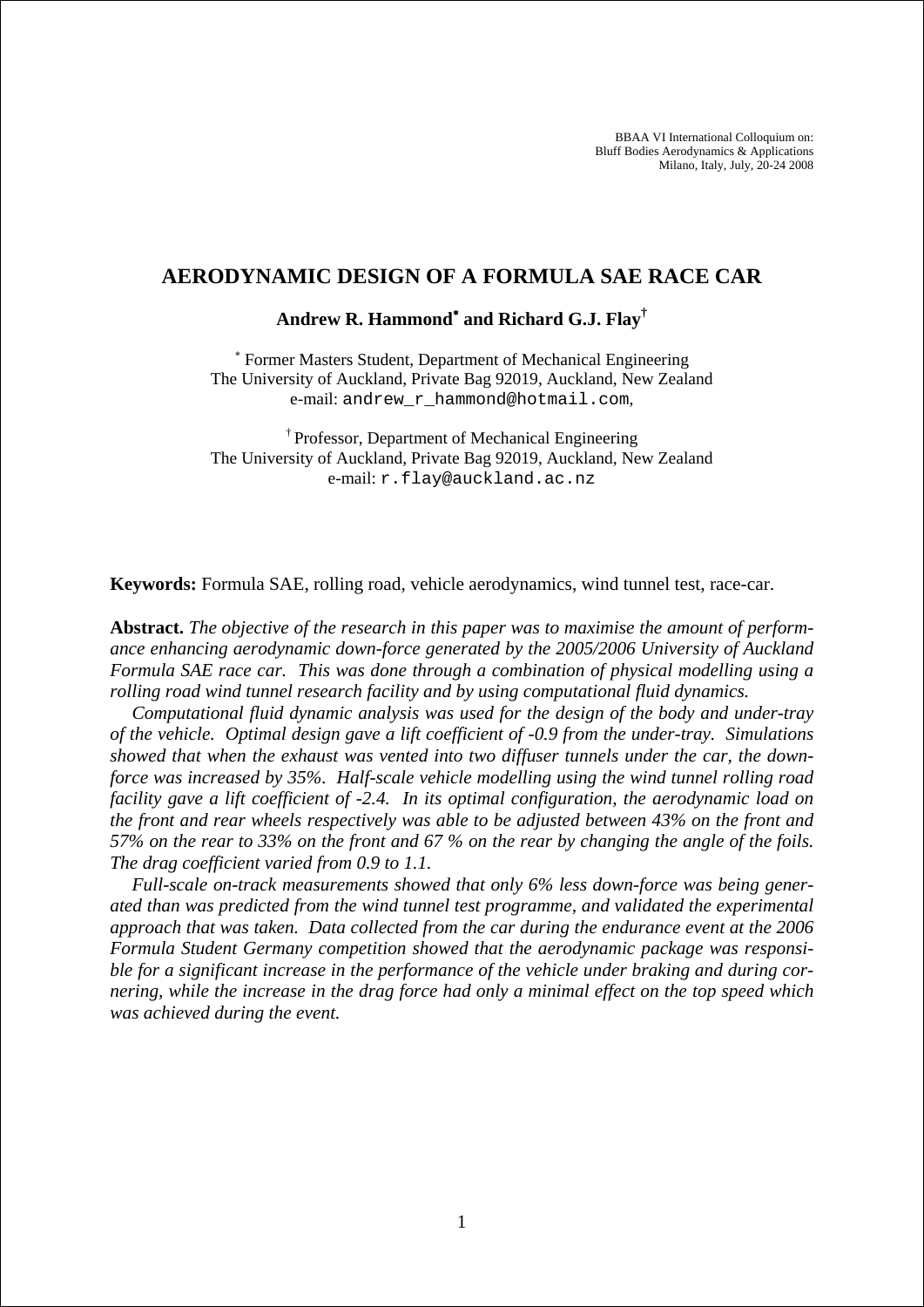# **1 INTRODUCTION**

### **1.1 The nature of the problem**

Aerodynamic down-force is hugely exploited in the design of the modern race car, Refs [1,2]. The performance benefits which can be gained through the resulting increase in traction has made the search for increased down-force and reduced drag a highly sought after performance edge in motor sport. The benefits of an effective aerodynamic design in the Formula SAE competition is still, however, a topic of debate. It was the goal of the present research to determine areas where the aerodynamic forces are most performance enhancing by utilising CFD as well as model testing in a wind tunnel equipped with a moving belt ground plane, and then to validate the predictions using on-road measurements from the 2005/2006 University of Auckland Formula SAE race car. Further details are available in Ref. [\[3\].](#page-15-0)

#### **1.2 The Formula SAE Competition**

The Formula SAE competition was established in 1981 by the Society of Automotive Engineers (SAE) in the United States of America as an educational tool to develop the knowledge and skill base of the automotive industry at the university level. The competition requires that each team from their respective universities design, build, and test a small, openwheeled, single-seater race-car with the premise that a manufacturing firm has employed the team to design the vehicle for a one-make racing series, for which the cost to reproduce each of the vehicles must not exceed US\$25,000. The competition comprises both static and dynamic events. The static events consist of a business and design presentation each of which are marked by a panel of experts. A tilt test of the vehicle is also performed to simulate cornering and to determine the height of the centre of gravity of the vehicle. The dynamic events aim to test the vehicle in all aspects of competition car performance with acceleration, skid pan cornering, autocross, and a final 22 km endurance test. Marks are awarded for the performance of the vehicle in each of these tests as well as on the fuel economy of the vehicle during the endurance event. The total marks received from both the static and the dynamic events determine the overall winner of the competition.

# **1.3 The Influence of aerodynamics on race car performance**

The fundamental goal of any race car design is to *"….provide the driver the means to control and change the velocity of the vehicle at the greatest rate possible – acceleration. Their vehicle is the system by which artificial forces (i.e, non-human forces) are generated in order to accelerate the driver's body while he attempts to use the vehicle control systems to maintain the highest possible acceleration level, in the appropriate direction, at all times. For maximum acceleration, the force generation systems must be as powerful as possible and their mass, added to that of the driver and including the fuel necessary, as small as possible."* which is quoted from Peter Wright, former Technical Director of Team Lotus, Ref.[4].

The resultant forces which occur during the operation of a road vehicle during its operation can be split into three categories: (i) acceleration, (ii) cornering and (iii) braking (deceleration). Each of these must be transferred to the surface on which the vehicle is travelling in order for the driver to be in control of the vehicle. This transfer of these forces is via the tyres' contact surfaces.

It is useful to analyse the force at the tyre/road surface interface to see what influences it. The maximum horizontal force which can be achieved between a tyre and the road surface is dependent on the normal force at the interface and the friction coefficient,  $\mu_{\text{max}}$ , Ref. [4]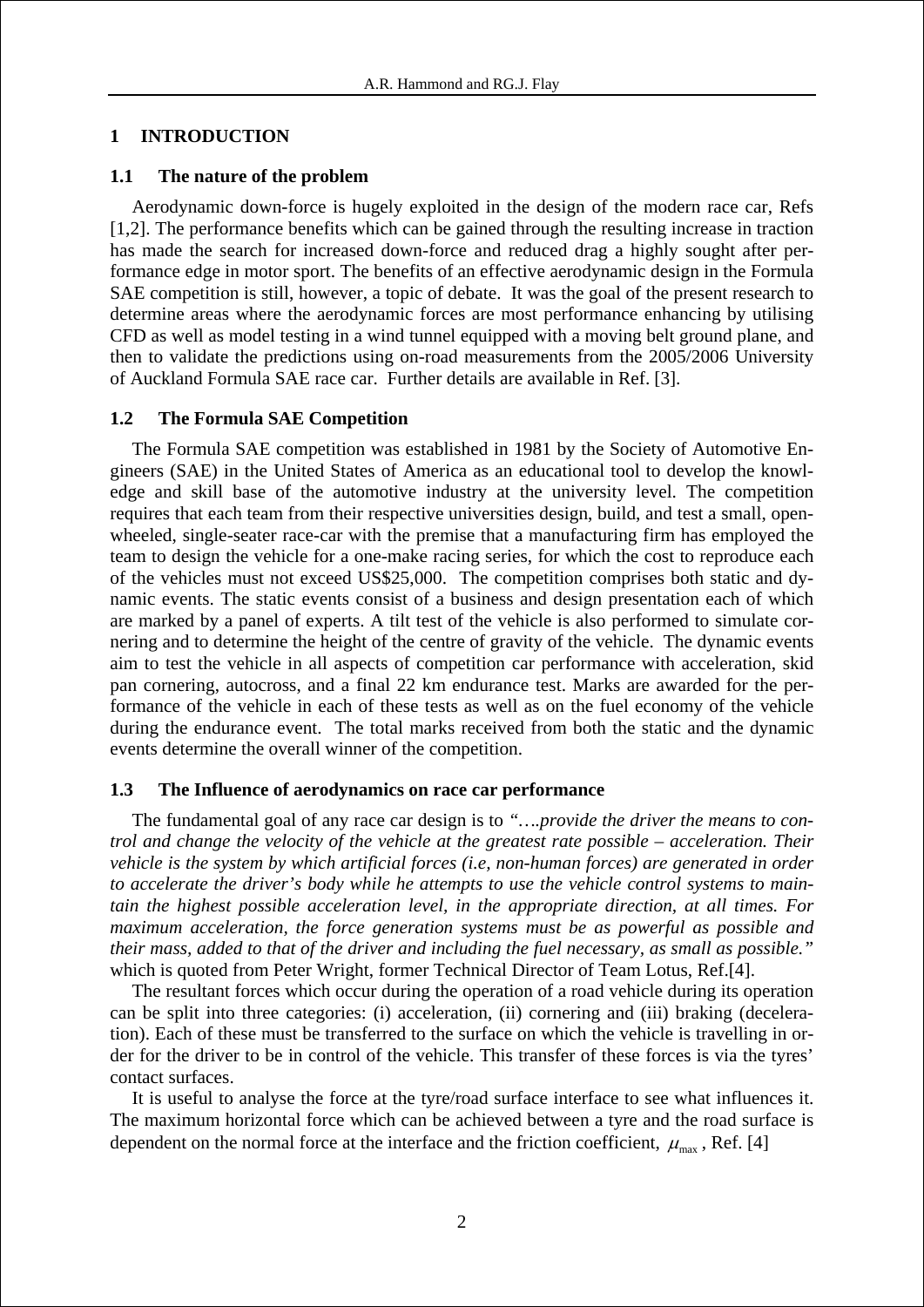$F_{horizontal} = F_{vertical} \times \mu_{max}$  (1)

where 
$$
F_{vertical} = M \times g
$$
 (2)

The horizontal acceleration is given by

and M is mass. Thus a greater normal force placed on the tyre will increase the available traction and apparently increase the subsequent performance of the vehicle given a constant coefficient of friction, and can be done simply by increasing the mass of the vehicle. However, this contravenes Peter Wright's fundamental goal given at the beginning of this section.

$$
Acceleration = \frac{F_{horizontal}}{M} = \frac{M \times g \times \mu_{max}}{M} = g \times \mu_{max}
$$
(3)

and hence the maximum horizontal acceleration of a vehicle is independent of its mass.

Consequently it is clearly desirable to increase the downward force on the tyres without increasing the mass of the vehicle, and this is where aerodynamic down-force is extremely important. With the addition of aerodynamic down-force the vertical force equation becomes:

$$
F_{vertical} = [M \times g] + \text{down-force} , \qquad (4)
$$

and the maximum acceleration which is now achievable is:

$$
Acceleration = \frac{([M \times g] + \text{down-force}) \times \mu_{\text{max}}}{M} = g \times \mu_{\text{max}} + \frac{\text{down-force} \times \mu_{\text{max}}}{M}, \tag{5}
$$

which shows that the acceleration has increased by

$$
\frac{\text{down-force} \times \mu_{\text{max}}}{M} \, . \tag{6}
$$

Since mass is in the denominator of Eq. (6), it is clear that it is desirable to minimise M to achieve maximum acceleration in all directions. This result remains true, even when a more accurate tyre friction model is used incorporating differences in static and dynamic coefficients of friction. The addition of aerodynamic down-force will usually cause increased drag. This drag force will limit the maximum longitudinal velocity of which the vehicle is capable between corners. This speed will be achieved when the power transmitted by the engine to the ground via the driven wheels is totally absorbed by the drag force produced by the vehicle, Ref. [5]. Consequently a trade-off exists between the additional downward force which is required to maximise both longitudinal and lateral acceleration, and the drag force produced by the addition of this extra down-force which will determine the maximum longitudinal velocity of the vehicle.

#### **1.4 Measuring the influence of aerodynamics on the performance of race cars**

Measuring the real-time performance of a race car at speed is essential in allowing the driver and team to maximise their performance on a given circuit layout. Data can be collected in a number of ways to aid in the "set-up" of a race car. The most common of these include: shock position sensors, linear accelerometers, and tyre temperature sensors. Shock position sensors can be used in a number of ways to examine performance of the vehicle; primarily they are used to analyse the performance of the shock absorber in terms of both speed and position. From these data the ride height of the vehicle can be determined, given a known bell crank motion ratio, which can then be used to determine the aerodynamic downforce experienced by the vehicle given a known spring rate and the position of the shock absorber relative to its static position. The use of accelerometers allows both the longitudinal and lateral accelerations of the vehicle to be recorded and displayed in what is often referred to as a 'performance/manoeuvre envelope' or 'G-G' diagram Ref. [6], as shown schematically in Fig. (1).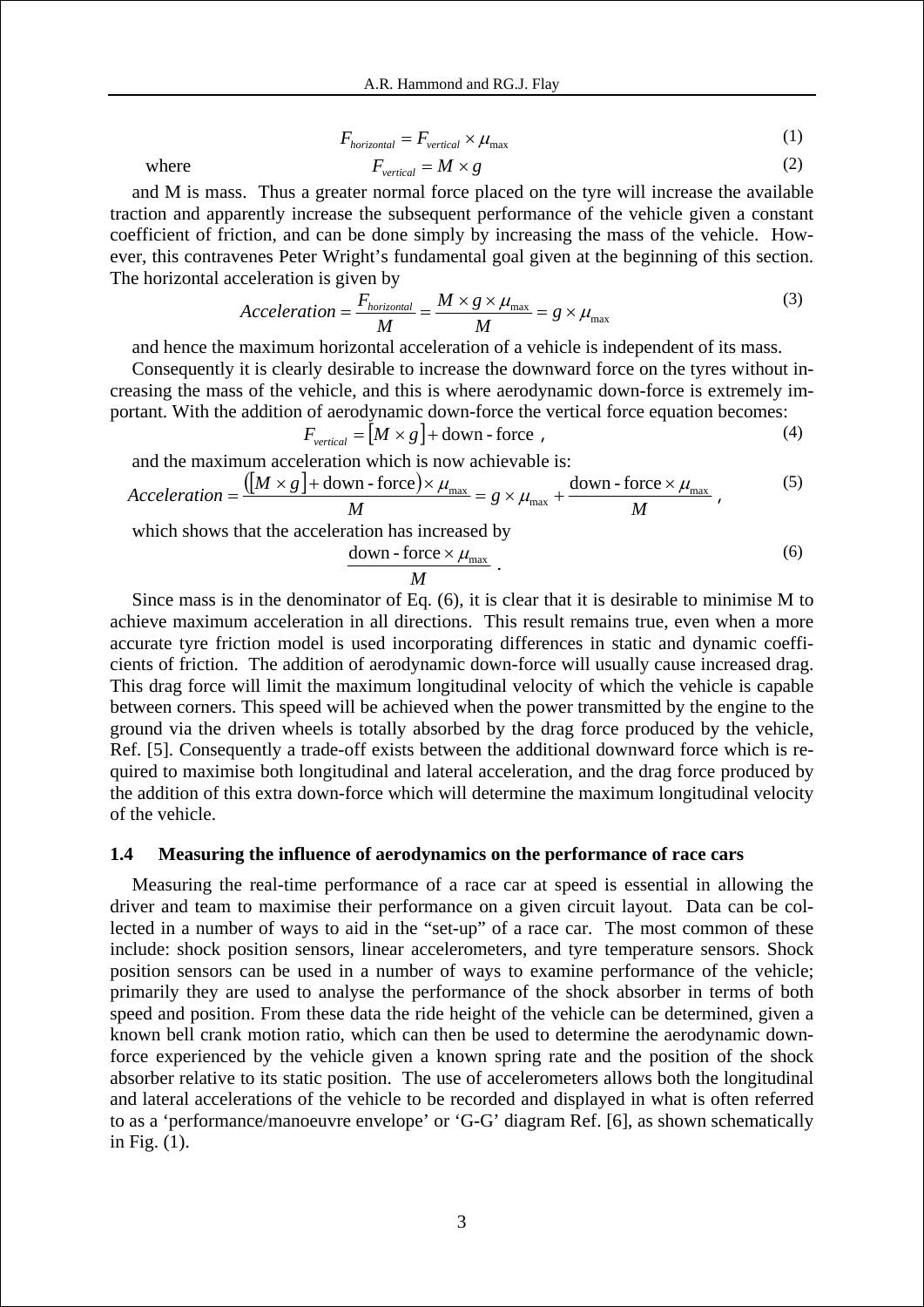

Lateral Acceleration

Figure 1: The Performance Envelope

The performance envelope displays both the longitudinal and lateral accelerations recorded by the vehicle while the vehicle is on-track. A two-wheel drive vehicle will produce an optimum 'performance envelope' similar to Fig. (1). These provide an excellent tool for displaying the influence on performance of aerodynamic down-force and drag. The flat line at the top of the envelope is a function of the available engine power and the drag force which limit the amount of longitudinal acceleration in the forward direction. The curve at the bottom of the longitudinal acceleration is a result of the braking power of the vehicle and will shift to the dotted line if the braking power is not adequate [4]. The rest of the curve which connects the braking and longitudinal acceleration is the maximum

acceleration achievable during cornering. It is evident that as the forward longitudinal acceleration is increased, the level of cornering performance is reduced; this is a function of the operating characteristics of the tyre.

The 'performance envelope' recorded by a vehicle on a given track does not remain static. It is a dynamic envelope which changes greatly as a result of atmospheric conditions such as ambient and track temperatures as well as humidity, and changes to the set-up of the vehicle. The prime objective is always to expand the performance envelope and hence maximise both the lateral and longitudinal accelerations recorded as these will produce the fastest lap times. The vehicle will always operate within the performance envelope as this dictates the maximum acceleration which the vehicle is capable of in all aspects of performance.

#### **1.5 The current state of aerodynamic design in Formula SAE**

A number of aerodynamic design features have been used on vehicles in former Formula SAE competitions. These have included the use of wings and a profiled under-tray. In 2004 the University of Auckland Formula SAE vehicle featured an aerodynamic design unique to the competition which used the shape of both the under-side and top surfaces of the body work to create down-force. In 1990 a "sucker car" (Ref. [7]) was entered in the American competition. The design of this vehicle used sliding skirts to seal the underside of the vehicle and large fans driven by the engine to extract air from under the vehicle and literally suck the car to the track. The advantage of this system is that the down-force is independent of speed, Ref.[8]. The use of fans for any purpose other than cooling was banned the following year. The first winged car with an extremely large single element and bi-plane wings entered in Formula SAE in 2000. In 2004 two entries in the Australasian round of the formula SAE competition used aerodynamic design in the form of wings to produce down-force.

The aerodynamic design of the 2004 University of Auckland entry utilised "ground effect" in its use of two pairs of diffuser tunnels; one pair at the rear and the other in front of the rear wheels. The rear tunnels were angled to ensure that the tunnel could start as far forward as possible while avoiding the chassis rails which protruded from the back of the cockpit area to the back of the engine. The angle of the tunnel was kept constant in order to ensure an increased angle on the inboard part of the tunnels, which would be necessary for the rear part of the tunnel to be horizontal, did not promote separation of the flow from the diffuser surface.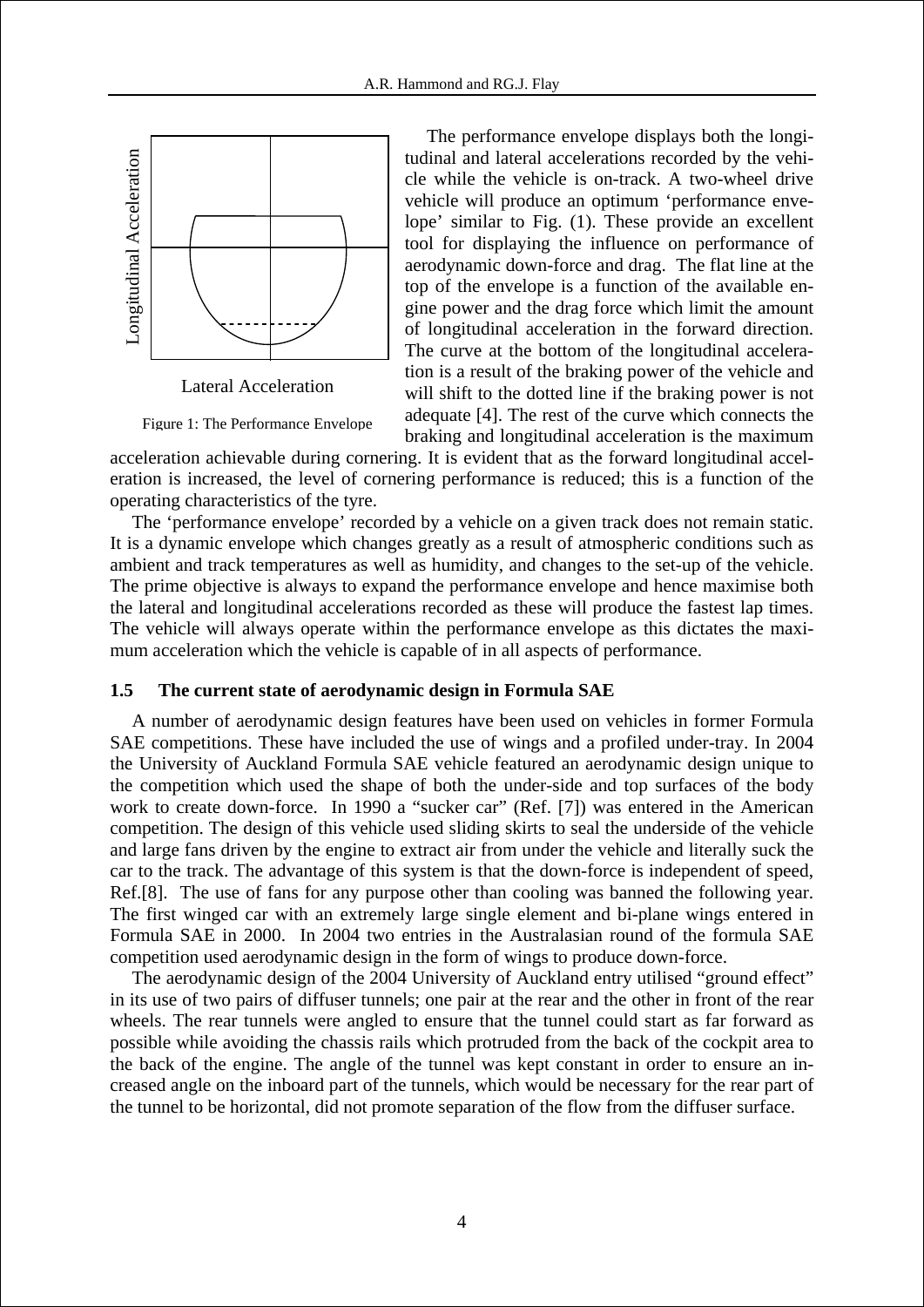# **2 NUMERICAL MODELLING**

The purpose of the CFD analysis was primarily to design the body (including side-pods) and the under-tray of the vehicle prior to carrying out wind tunnel testing.

# **2.1 Design constraints and considerations**

The testing and design freedom involved in the development of the body and under-tray of the car model was heavily restricted by the need to comply with all the relevant sub-systems related to the operation of the vehicle. The most influential of these included the size of the driver's cockpit, the suspension geometry, engine, drive train and their related arterial systems as well as the competition rules. The shape of the cockpit and resultant carbon fibre tub was largely dictated by driver ergonomics. Several wooden mock-ups of the tub were built in order to ensure that each of the prospective drivers could reach all the necessary steering, braking and throttle controls. From these mock-ups critical dimensions were taken and transferred to CAD from which the initial car model was designed.

# **2.2 Solution methodology and model setup**

The CAD models of the car body and under-tray were constructed using ProEngineer Wildfire 2.0, the computational domain was meshed using ICEM CFD mesh builder, and the CFD analysis was carried out using the CFX 5.6 Pre, Solver and Post programs. To get the maximum performance from the available software and hardware, a computational half-model was used (cut along the longitudinal centreline) 13m long, 3m wide, and 2.5m high, giving a blockage of 3.7%, or in terms of the model maximum dimensions: l, w, h: 4.56 x l, 4.69 x w and 3.56 x h. A mesh refinement study was conducted and it was determined, given the computational power available, that the optimal mesh for the study of the body and under-tray consisted of approximately 1.5 million cells. The surface of the model was given an inflated mesh consisting of five layers of inflation with an expansion rate of 1.2 between each layer. The remainder of the mesh was generated using tetrahedral cells with a minimum edge length of 1.4mm and a maximum of 106mm. The software solved the Reynolds Averaged Navier Stokes (RANS) equations, using the Shear-Stress-Transport (SST) turbulence model, Ref. [9], which had been successfully tested and used for research within the Mechanical Engineering Department Ref. [10].

# **2.3 Effect of exhaust in the outside rear diffuser tunnels**

Directing the exhaust gases into rear diffuser tunnels is a means to increase both the mass flow rate and subsequent velocity of the air flow travelling under the vehicle, and as a result to produce a reduction in the pressure under the vehicle (Ref. [11]) and so this was investigated using CFD. The velocity of the exhaust of the vehicle was calculated using an average 'choke' velocity of 300m/s drawn through the mandatory 20mm inlet restrictor to the engine. The mass flow rate through the restrictor was then calculated, and half of this flow was directed to each side of the duel exhaust configuration. The resulting mass flow rate per side was 0.05 kg/s, and gave an exhaust velocity ranging from 65 to 99 m/s for exhaust gas temperatures from 300 to 600°C. In order to avoid the additional complexity and computation time associated with adding buoyancy effects to the computational model, the exhaust temperatures were kept the same as ambient and the area of the exhaust was varied in order to obtain the correct mass flow and momentum rates into the under-tray diffusers. Due to the high velocity of the exhaust gases buoyancy effects were not expected to play a significant role in the diffuser aerodynamics, so ignoring them was justified.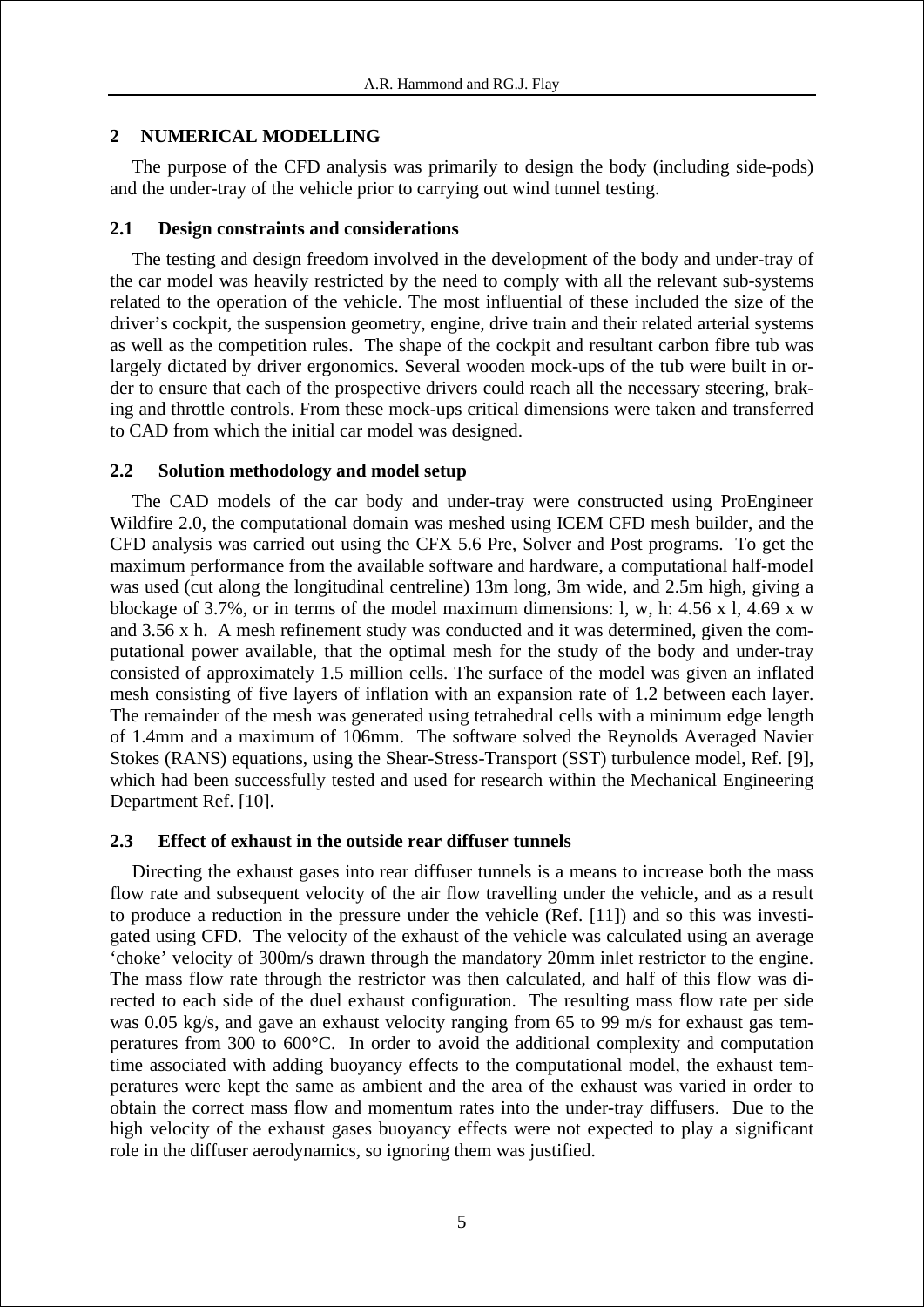Fig. (2) shows the effect of exhaust gas temperature and mass flow rate on the resulting lift coefficient for the case of a car speed of 15 m/s. As expected, higher mass flow rate and higher exhaust gas speed (from higher exhaust temperature) result in more down-force giving a maximum increase of 35%.



Figure 2: Effect of mass flow rate and gas temperature of exiting exhaust gases into the outside rear diffuser tunnel on the lift coefficient.

Running this same model without the exhaust gave a mass flow rate of 0.0267 kg/s, thus adding the exhaust flow to each tunnel has more than doubled the mass flow rate.

The reduced pressure is evident on the pressure contour plot of the model in Fig. (3) with (right) and without (left) the presence of the exhaust. This area of reduced pressure can be seen by the increase in the area of the green zone in the centre of the model, and near the rear, which is present when the exhaust was included. The presence of the exhaust gases influences as far forward as the entrance to

the area under the side pod as shown by the two areas of dark blue.

The reduced pressure in the centre section of the under-tray resulted in a shift of the centre of pressure further forward. The influence of the exhaust caused an increase in down-force on both the front and rear wheels as the mass flow rate of the exhaust was increased for a constant exhaust gas temperature, with a greater increase in the down-force experienced on the front wheels compared to the rear, as shown in Fig. (4).

At a mass flow rate 0.05kg/s the front wheels experienced an 87% increase in down-force over that recorded for a mass flow rate of zero while the rear wheels experienced an increase of 19%. The overall effect of this increase in down-force resulting from the increase in the



Figure 3: Pressure Contours on the Base of the Undertray without (left) and with (right) the Influence of the Exhaust at a Model Velocity of 15m/s

exhaust mass flow rate for a constant exhaust temperature was to shift the centre of pressure from 0.44m to 0.6m from the rear axle. This is equivalent to a shift in the load distribution between the front and rear wheels of 10% towards the front. This position of the centre of pressure results in 38% of the load being directed into the front wheels and the remaining 62% into the rear. With an exhaust mass flow rate of zero the load split was 28% on the front wheels and 72% on the rear. The addition of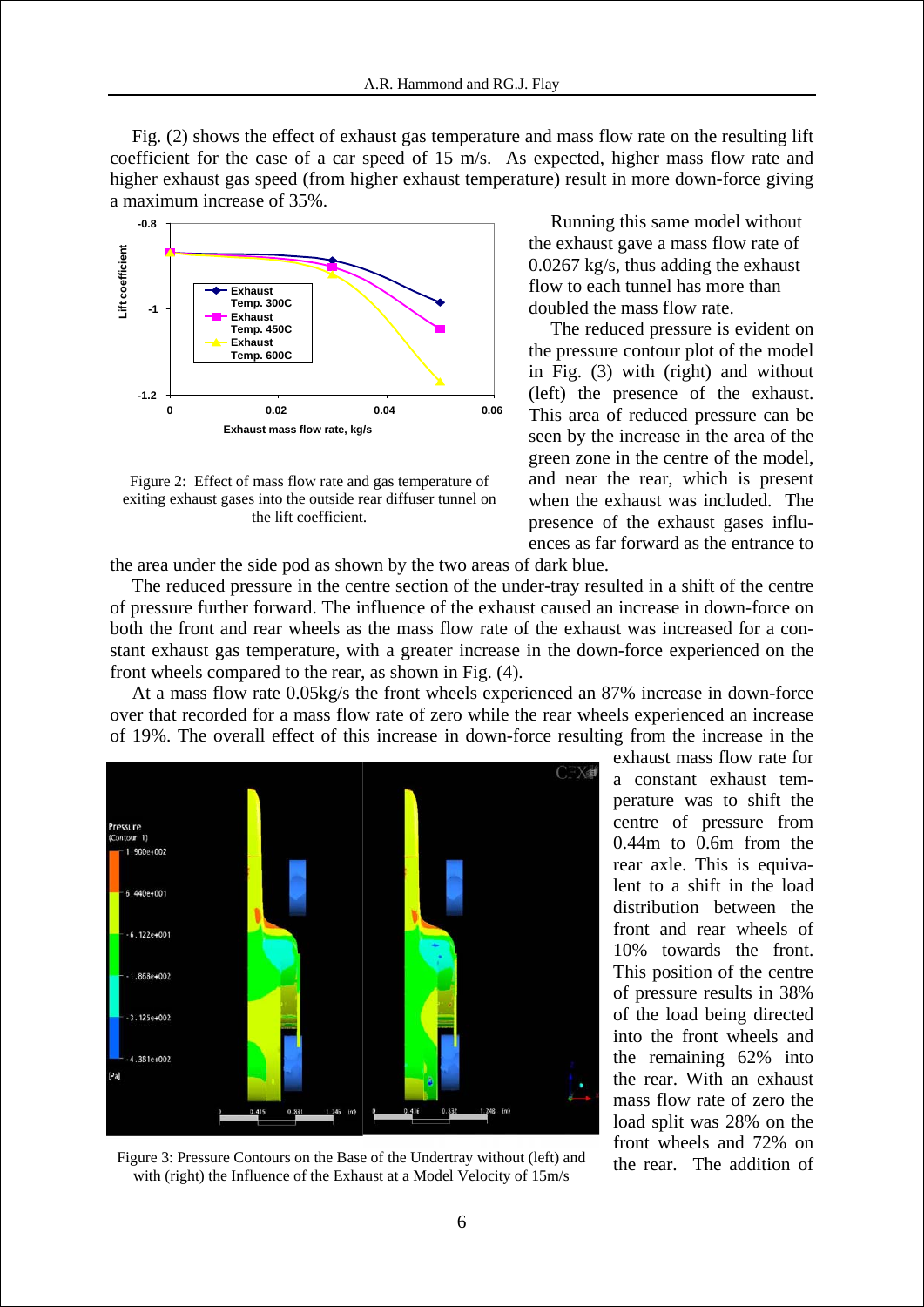the exhaust to the outside rear diffuser tunnels produced progressively less influence as the speed of the model was increased. At a model velocity of 30 m/s the addition of the exhaust provided only a 3% increase in down-force.



Figure 4: Effect of exhaust mass flow rate on the front and rear lift coefficients

From the analysis of the introduction of the exhaust to the outside rear diffuser tunnel it can be concluded that it will have a larger effect on the ability of the model to generate downforce at lower velocities and will subsequently be at its most influential as the vehicle is exiting a corner or is under heavy engine braking. The influence of the exhaust tapers off as the vehicle velocity increases, and has only a minor effect at velocities in excess of 30m/s.

#### **2.4 Rear wheel tunnel winglets**

 Two small winglets with 140mm chord lengths were added to the outlet of the rear wheel tunnels in an attempt to "drive" the rear wheel diffuser by providing a reduction in the outlet pressure. It was hoped that this reduction in pressure would draw the higher pressure air out of the tunnel and over the rear wheel.

It was found that the addition of the winglets provided a 7% increase in down-force with no exhaust flow, and an 8% increase with an exhaust mass flow of 0.05 kg/s and a temperature of 600°. The fact that this increase was not equal over the range of exhaust mass flow rates is evidence that the inclusion of the exhaust in the outside rear diffuser tunnels has a positive effect on the under-tray's ability to generate a down-force.



Figure 5: Influence of two rear-wheel-tunnel-winglets on the lift coefficient predicted by the model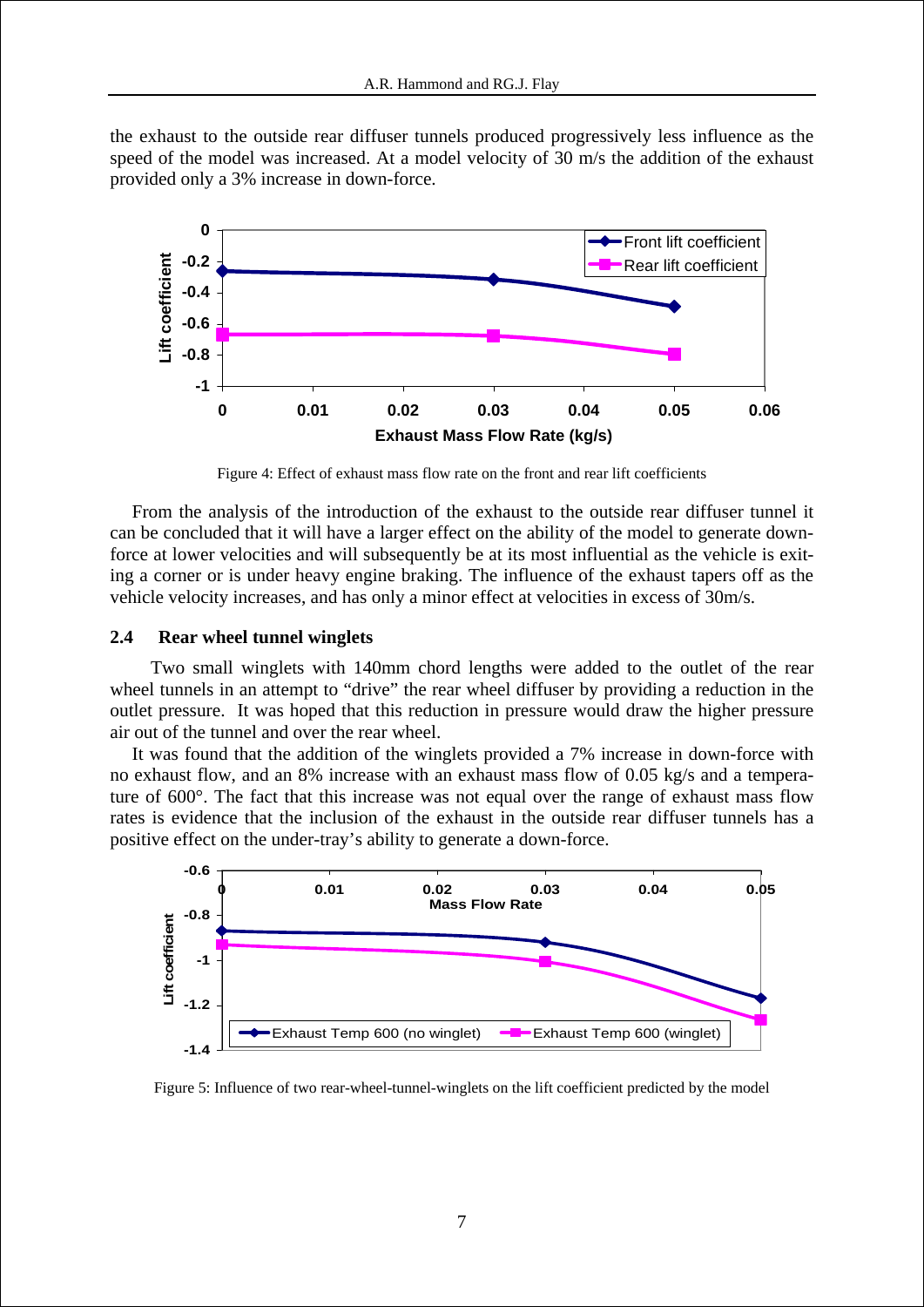# **3 WIND TUNNEL TESTING**

### **3.1 Rolling road design and setup**

Wind tunnel testing of cars with low ground clearance is more accurate when the floor moves at the same speed as the air flow, so that no boundary layer grows. This simulates driving into still air. The 2005 University of Auckland Formula SAE team was fortunate to be able to use a moving belt ground-plane built by Glidepath. The belt was 7 m long and gave a 3m flat length available under the model. The 1.6m wide belt had a top speed of 15  $m/s$ . A vacuum system drawing air at 800 m<sup>3</sup>/h through 150 25mm diameter holes drilled into the bed under the belt was used to prevent the belt lifting up towards the model in regions of very low pressure, which it did without the vacuum system. Moving belts are commonly used in Formula 1 wind tunnel testing, Refs. [12-16].



Figure 6: Photograph showing model attached to "sting" above the moving belt groundplane.

All wind tunnel testing conducted using the moving belt was done using a half-scale model made of carbon fibre suspended above the belt by an aluminium 'sting' structure which conveyed all the forces and moments exerted on the model to the six-component balance located in the floor of the test section of the University of Auckland's Twisted Flow Wind Tunnel. The model was tested in an open jet configuration, with a jet that was 3.5m x 3.5m. The car wheels were not attached to the car model, but were positioned accurately and spun by the belt action. This was done to keep the model "live" so that all the aerodynamic forces had to be reacted through the wind tunnel balance. A photo-

graph of the model mounted above the belt is given in Fig. (6).

# **3.2 The wind tunnel model**

The half-scale carbon fibre model of the body was designed using CFD and built from a combination  $400g/m^2$  carbon fibre cloth and double bias, and resin infused using a vinylester resin. The two halves were then removed from the mould and bonded together using a colloidal silica and vinyl ester bonding agent to create the body of the model. The model was hollow in order to allow the effects of the side pod opening on the flow around and more importantly below the side pod into the ground effect tunnels to be represented as accurately as possible, and it was also lighter than a solid model. It was necessary to have a light model to keep the overall weight within the load capacity of the balance.

The wings of the model were made using pre-impregnated carbon fibre layered in machined aluminium billet moulds. The wings were then fitted to the model and the side pod openings cut and covered with steel gauze. Adjustability was built into the design of the model wings with the angle of attack of each of the elements on the front and rear wings able to be adjusted in 5° increments. The height of the rear wing was also able to be adjusted to match the requirements of the rest of the model. The wing profiles chosen were an adapted version of the Eppler profiles E423 for the main element of the rear wing and the second and third elements for both the front and rear, and the E396 profile for the main element on the front wing. Wing design is a very specialised area in racing car design, Ref. [17]. These pro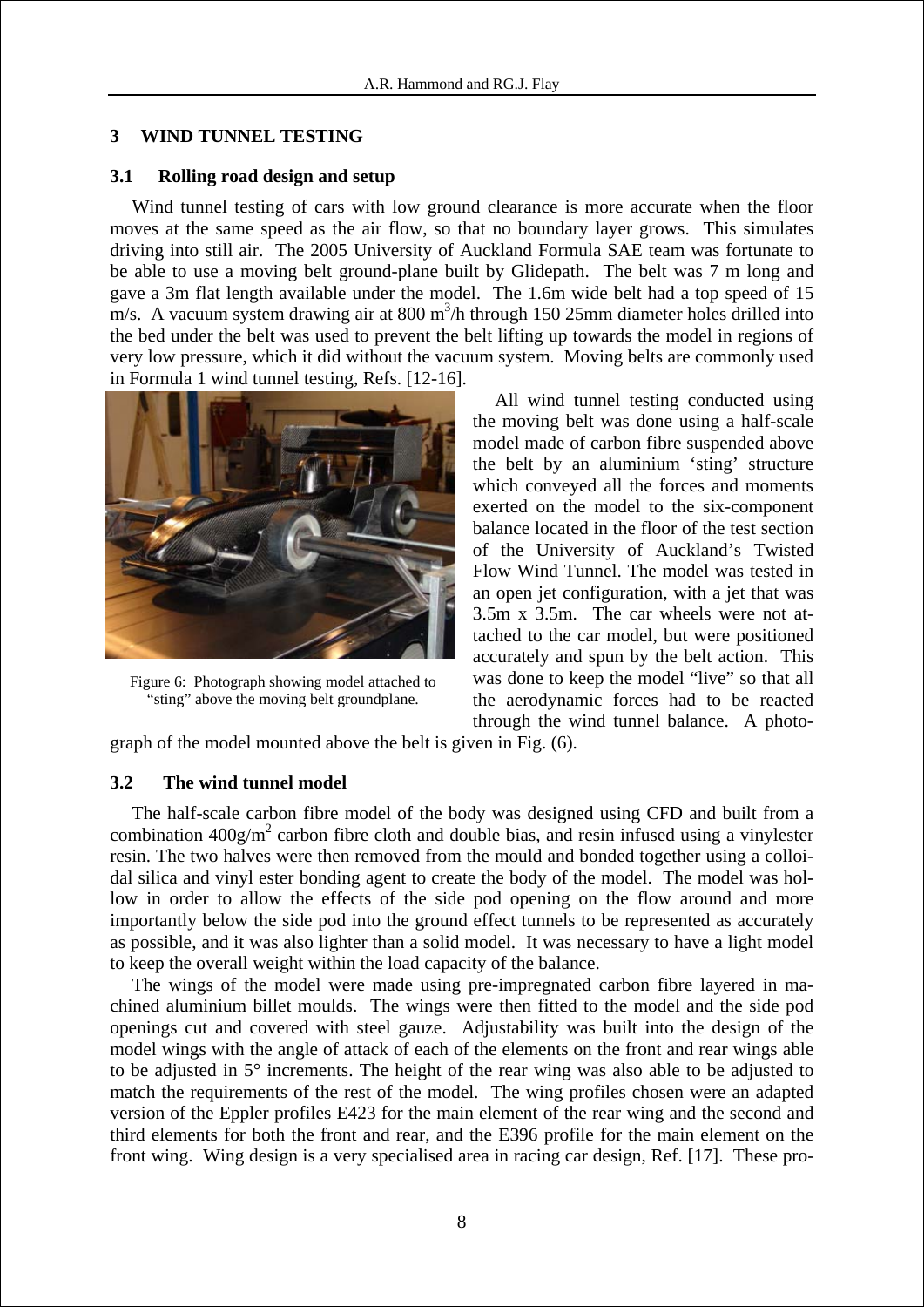files were chosen primarily as a starting point for the analysis of a wing package. The focus of the present work was on the optimisation of the layout of these adapted profiles. It was initially decided to try to establish a balanced aerodynamic package from a two-element front wing and a three-element rear wing based on the data obtained about the selected profiles, the CFD results from the body and under-tray study, combined with the expected influence of ground effect on the front wing. The wing package was required to provide an aerodynamic load split in the vicinity of 60% on the rear and 40% on the front (which is the static weight split on the vehicle) with a suitable range of adjustability.

#### **3.3 Determination of optimum model location on the moving belt**



Figure 7: Vertical velocity profiles at various locations along the centreline of the belt



Figure 8: Flow consistency over rolling road moving at 15m/s at a number of heights

The physical arrangement of the existing wind tunnel meant that positioning the moving belt apparatus had to be a compromise. This is because it was not possible to put the moving belt gear under the wind tunnel floor, as that is where the existing wind tunnel balance is located. Hence the moving belt system had to be positioned on the floor of the test section above the balance near the outlet of the open jet. The performance of various upstream deflectors was investigated in order to attempt to direct the air cleanly over the moving belt. The best arrangement proved to be a sharp trailing edge and-on attached at the downstream end of the moving belt, and surprisingly, with no upstream deflector. Figs. (7,8) show vertical and horizontal velocity profiles respectively above the belt for belt/air speeds of 15 m/s. Based on these re-

sults it was decided to locate the model with its nose at 775mm from the leading edge, as indicated by the vertical line in Fig. (8).

# **3.4 Independent testing of half-scale wings**

The front wings were tested in ground effect equivalent to a 30mm ride height in full-scale above the moving belt, as shown in Fig. (9). The main element of the front wing was tested with an angle of attack of 0° while the secondary elements were tested at 8 different positions ranging from 25° to 60° in 5° increments. These 8 positions were tested first, and then 10mm and 15mm high Gurney flaps were added to the trailing edge of each of the second elements and the 8 different positions tested again. The objective of this testing was to find the best Gurney flap height and angle of the second element. The results are given in Fig. (10). The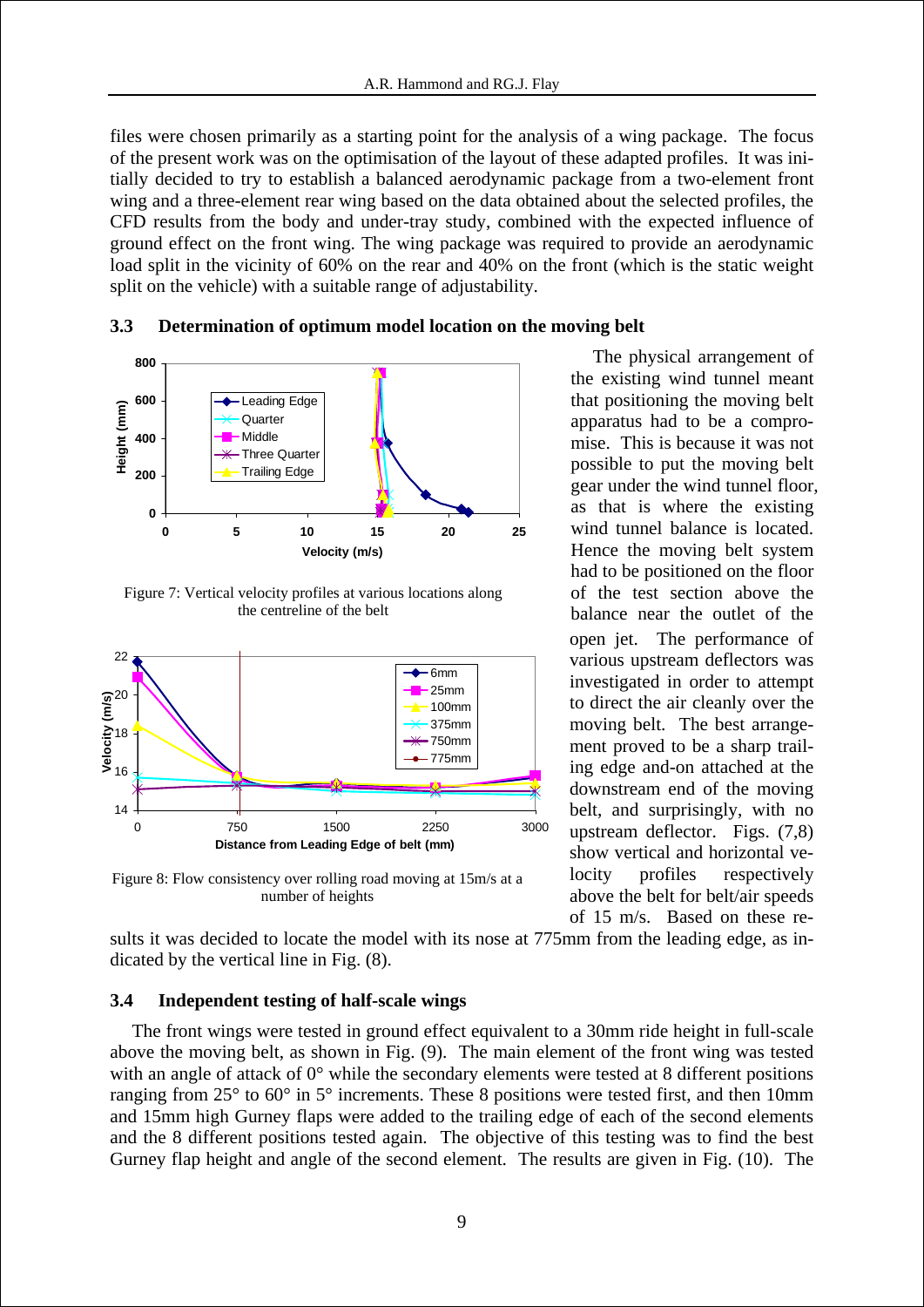

front wing produced a maximum lift coefficient of 2.0 with the second element at an angle of attack of 35° with a 15mm high Gurney flap, and had a drag coefficient of 0.5. The benefit of the addition of a Gurney flap to the trailing edge of the secondary elements on front wing began to diminish as the angle of attack was increased above an angle of 35° which was the position of maximum downforce.

The rear wing consisted of one main element combined with second and third elements. The





Figure 10: Lift and drag coefficients for the front wing

Figure 11: Lift and drag coefficients for the rear wing independent of model

main element had an angle of attack of 0° and a chord length of 150mm. The second and third elements both had chord lengths of 75mm. The second element had an angle of attack of 22.5° whereas the third was adjustable between  $41.5^{\circ}$  and  $71.5^{\circ}$  in  $5^{\circ}$  increments. The rear wing was also tested independently in the free-stream (without the moving belt) with and without the 10mm and 15mm Gurney flaps. It can be seen in Fig. (11) that the benefits of the Gurney flaps diminish for angles above 66°, and that there is very little difference in performance of the two Gurney flaps for all angles.

#### **3.5 Half-scale car model testing**

The initial testing of the car model complete with front and rear wing was conducted with the wings set to the maximum down-force settings determined from the independent testing described in the previous section. Initial testing was conducted at a number of different velocities between 10 and 15m/s, corresponding to a Reynolds number range between  $5x10<sup>5</sup>$ .  $8x10^5$  (reference length = vehicle length). At 50 km/h, the full-scale Re is about  $1.4x10^6$ . It was found that over the range of speeds tested, the lift and drag coefficients showed an approximately linear variation with speed, giving increased lift coefficient magnitude and reduced drag coefficient as Re was increased. The slope of these lines enabled the values at full-scale Re to be estimated. For all of the testing conducted on the car model the projected frontal area of the model was used as the reference area for the calculation of aerodynamic coefficients.

The performance of the rear wing was tested on the model by adjusting the angle of the third element. The position of the third element was tested throughout its range of adjustability with three Gurney flap options as discussed in the previous section. It was found that an increase in down-force was accompanied by an increase in drag, as shown in Figs (12,13). The pitching moment coefficient graph had the same shape as the drag graph, indicating the pitching moment was due mainly to drag. Maximum lift, drag and pitching moment were all achieved at an angle of 66° with the 15mm Gurney flap.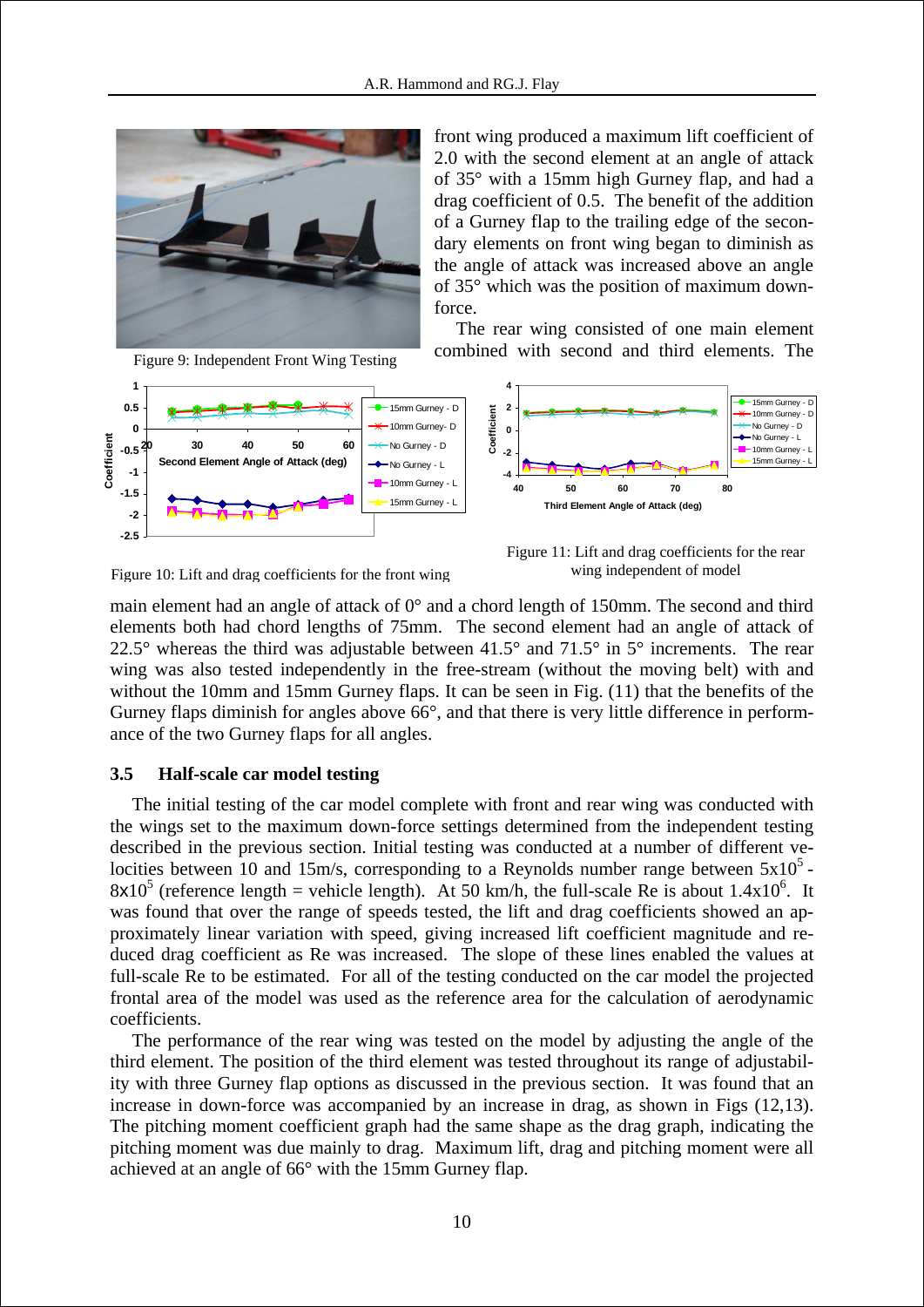

Figure 12: Effect of the addition of a Gurney flap and the angle of attack of the final element on the rear wing on the lift coefficient of the model

Figure 13: Effect of the addition of a Gurney flap and the angle of attack of the final element on the rear wing on the drag coefficient of the model



Figure 14: Effect of the front wing configuration on the car model pitching moment coefficient.

Figure 15: Rear wing height effect on centre of pressure location.

The two element front wing was tested attached to the car model with and without the two Gurney flaps described previously. The initial testing of the front wing was conducted with the model in the same configuration as had previously been used for the testing of the rear wing with a front ride height of 11mm and a rear ride height of 15mm. The wind tunnel results showed that the effect of angle of attack of the second element as well as the inclusion of the Gurney flaps had only a minor effect on the overall lift coefficient produced by the car model compared to adjustments made to the rear wing. Its effect on pitching moment is shown in Fig. (14). The two Gurney flap options produced a maximum reduction in the overall coefficient of lift of the entire model of less than 0.15 at the position of maximum downforce. This value is less than half the decrease in the coefficient of lift recorded from the addition of the same sized Gurney flaps to the rear wing. The effect of altering the arrangement of the front wing on the overall aerodynamics of the model is significantly more complicated than changes to the rear wing. This is because the wake from the front wing affects both the quality and the quantity of the air flow reaching the two inlets to the under tray under the side pods.

#### **3.6 Centre of pressure position**

The effect of the rear wing height and front wing accessories on the location of the centre of pressure are presented in Fig. (15). The aerodynamic appendages enable the centre of pressure to be moved substantially, and give the designer considerable freedom to optimise the design.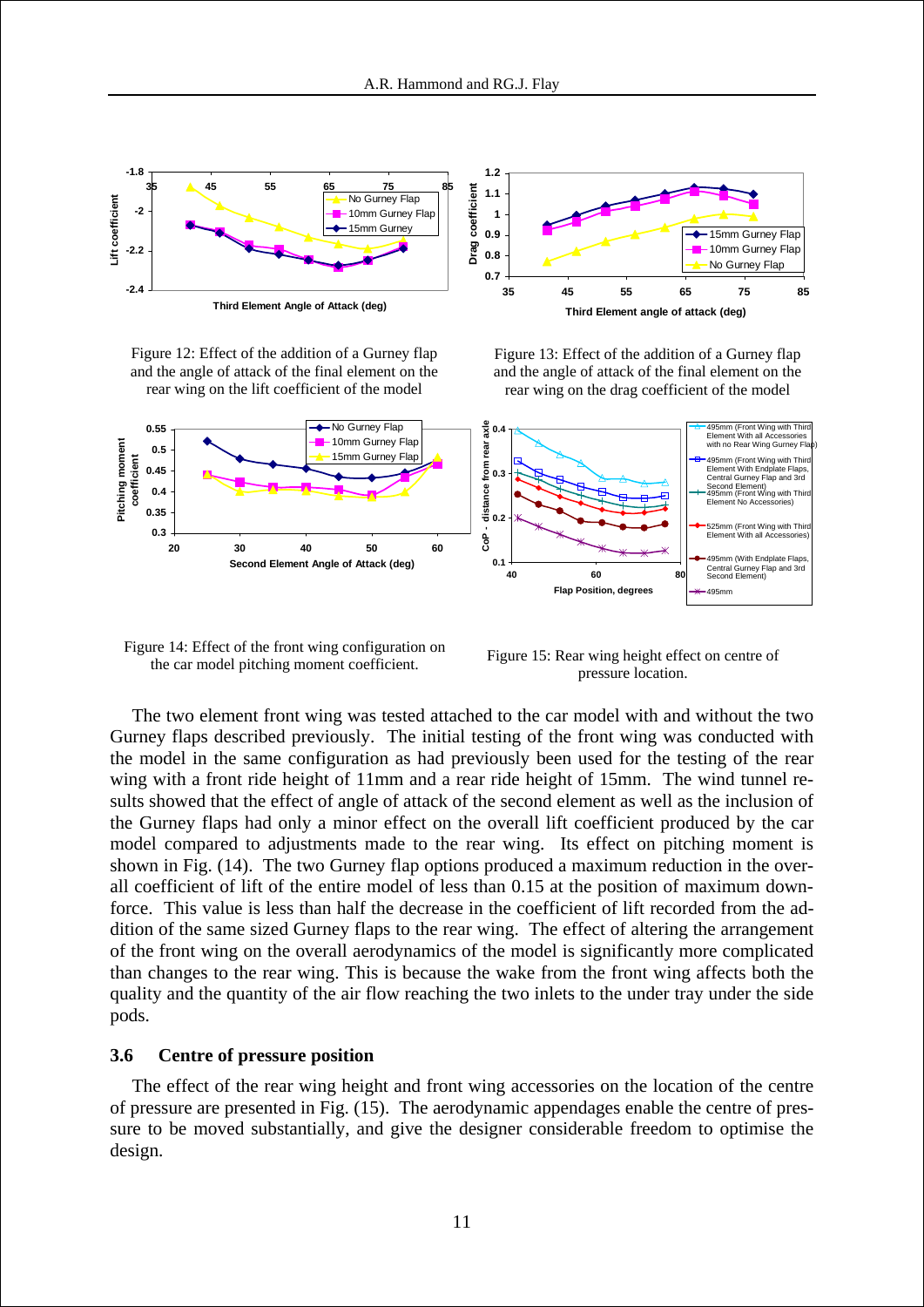# **3.7 Other tests**

The effect of vehicle pitch angle was investigated by testing a number of different ride height configurations on the front and rear axle lines of the model. It was found that for the small range of angles tested (corresponding to a change in front ride height of 10mm which is a large fraction of the total suspension movement allowed in the design) the change in downforce with pitch angle was fairly small. A nose-down attitude increased the down-force, which will lead to increased down-force under heavy braking, and vice versa.

Tests at yaw angles up to 20° showed that both the down-force and drag reduced with yaw angle, but the side-force increased, and caused a yaw moment tending to rotate the model inline with the flow. This is generally considered a more stable condition than a yaw coefficient of opposite sign, and was a good result.

# **4 ON-TRACK EVALUATION OF THE AERODYNAMIC FEATURES**

#### **4.1 Data logger setup and recorded data**

Data were recorded from the 2006 University of Auckland Formula SAE race car using a MOTEC ADL2 advanced data logger. The data received by the ADL2 which is most useful for the analysis of the performance of the aerodynamic package are those relating the position of the shock absorbers, longitudinal and lateral accelerations recorded by the vehicle, as well as engine parameters such as throttle position, RPM and coolant temperature. The position of the four shock absorbers was determined through the use of four linear potentiometers each of which were individually mounted to the four KONI 2812 shock absorbers. These linear potentiometers mounted on the shock absorbers were used to determine the aerodynamic load placed on each of the four corners of the vehicle (once the suspension noise and load transfer resulting from longitudinal and lateral accelerations were removed). This analysis requires a known centre of gravity, and shock absorber to wheel motion ratio. Two of the three available axes from the accelerometer were utilised to determine the braking, acceleration and cornering performance of the vehicle. These are of particular importance in removing the effect of squat and dive of the vehicle under acceleration or braking in order to isolate the influence of the aerodynamic load on the position of the shock absorber.

#### **4.2 On-track validation of the wind tunnel testing programme**

Shock absorber positions were collected at 250 Hz during four acceleration runs during the 2006 Formula Student Germany competition at Hockenheim in order to ascertain the relationship between velocity squared and down-force. As the track was particularly bumpy in places only data recorded from a smooth straight section in the middle of the run were used. After the data received from the shock absorbers were filtered, the influence of squat on the vehicle due to longitudinal acceleration was removed from the data. The resulting loads on the front and rear suspensions were then calculated and plotted against the velocity of the vehicle squared, and gave a linear relationship. This vertical load was converted to a lift coefficient and gave an overall value for the vehicle of -2.1. This value for the full-scale vehicle is only slightly less in magnitude than the value obtained from wind tunnel testing the half-scale model which gave a lift coefficient of -2.22 for the same aerodynamic configuration. This is very good agreement considering the difficulties in measurement in both the wind tunnel and full-scale. It was also evident from the acceleration runs that the location of the centre of pressure was slightly further forward on the vehicle for this configuration than was determined in the wind tunnel. In full-scale a lift coefficient of -0.57 was recorded for the front of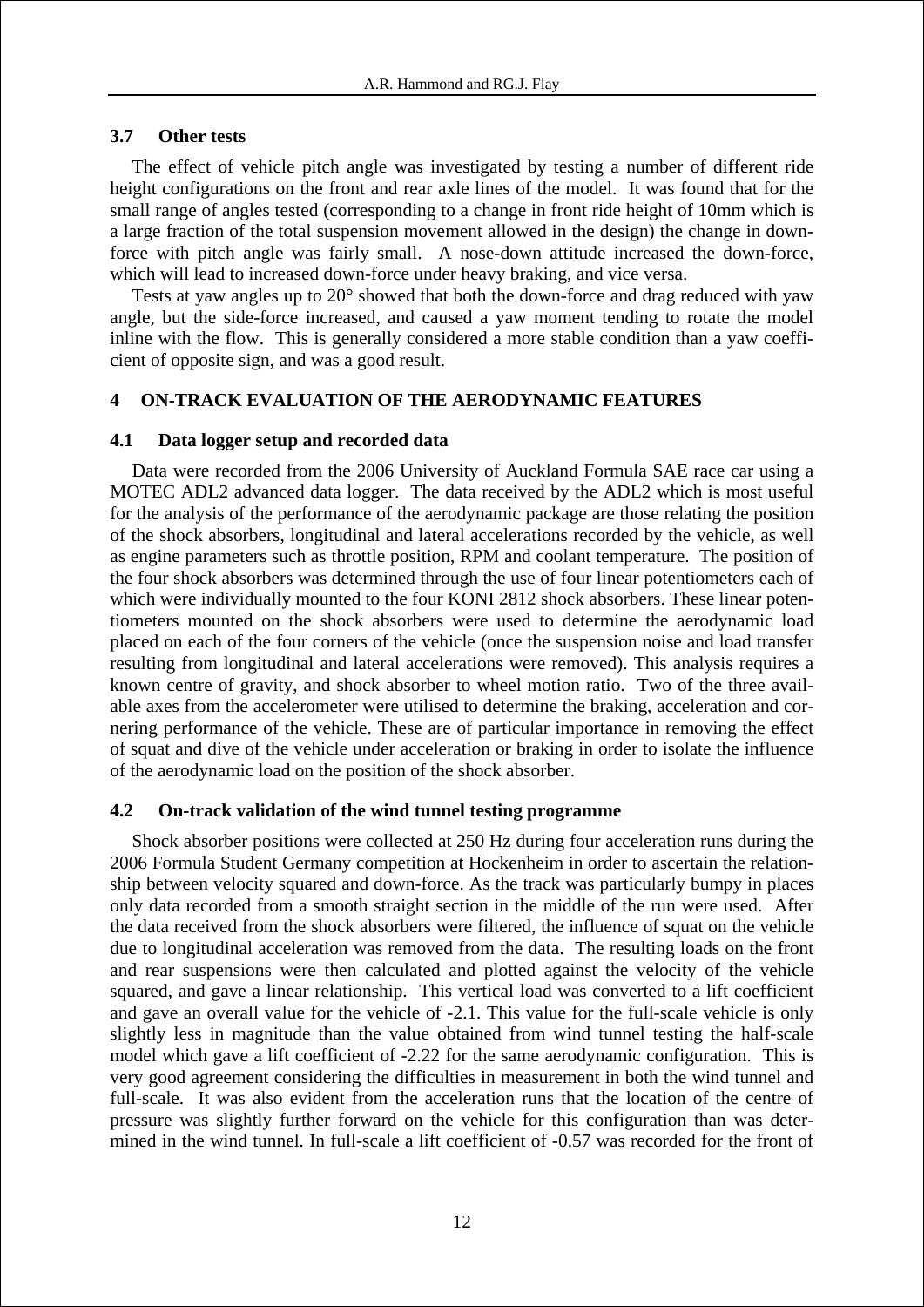the vehicle whereas the value predicted from wind tunnel testing was -0.52, which again is good agreement.

The difference in lift coefficient and the location of the centre of pressure between the wind tunnel prediction and full-scale measurement could be due to the fact that there was no roll hoop above the driver's helmet in the wind tunnel model. The roll hoop wake could cause a reduction in the performance of the rear wing. This lost efficiency would result in a loss in down-force which would result in a shift of the centre of pressure further forward. Inaccuracies in manufacture, such as the slot spacing between elements on the front and rear wings, as well as possible errors in the estimate of the motion ratio between the shock absorber and the wheel could also contribute to differences between the wind tunnel predictions and the ontrack measurements.

# **4.3 Competition analysis**

From measurements of the lateral G-force and vehicle speed made during three laps of the Hockenheim Endurance circuit the track map in Fig. (16) was generated. The fastest lap recorded by the vehicle on the endurance track was on lap three and produced a maximum velocity of 89km/h with a minimum of 22km/h and an average over the entire lap of 50km/h.





Fig. (16) also presents the velocity of the vehicle over the entire track length, which has been split into 10 sectors with the fastest, slowest and average velocities recorded by the vehicle on this lap displayed in each. From this map it is evident that the fastest corner was in sector 4 with a minimum speed of 46km/h while the slowest speed was recorded in sector 8 with a cornering speed of 23km/h.



Figure 17: Longitudinal G-force Vs. lateral G-force for the fastest recorded lap



Figure 18: Longitudinal performance of the vehicle on the fastest lap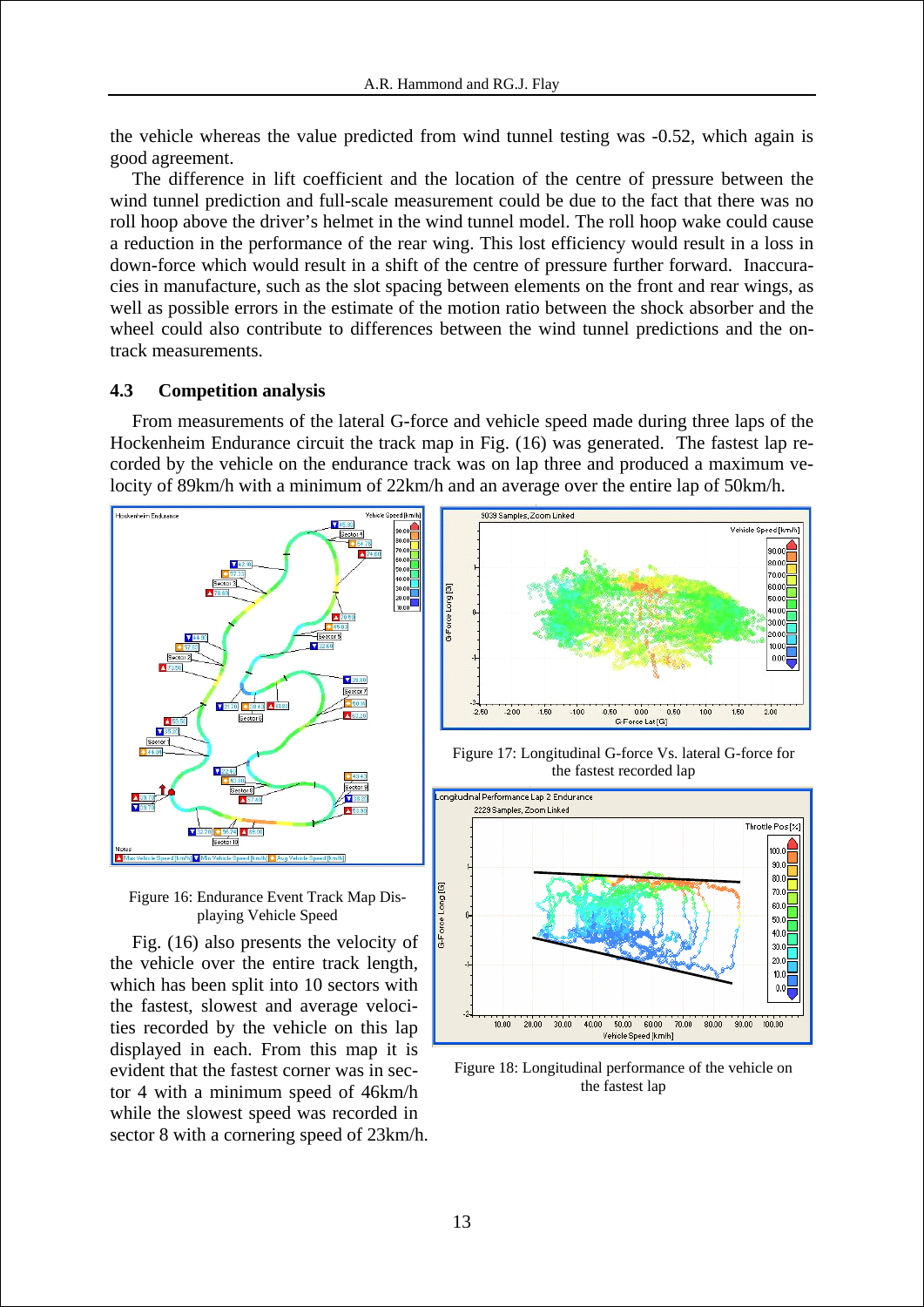The influence of the aerodynamic appendages on the vehicle can be determined from the fastest lap of the track by analysing the recorded G-forces around the circuit. Fig. (17) displays the lateral and longitudinal G-forces recorded by the vehicle during the fastest lap. During this event the front wing was run without the third element and with the second element at an angle of attack of 30° which was less than the optimal of 40° due to concerns related to the efficiency of the engine cooling system.

From these we can see that as the velocity increases so does the G-force with which the vehicle can decelerate. This is clear in the elongation of the diagram with deceleration rates in excess of -1.3G recorded. It is also evident that the majority of cornering took place between 40 and 50km/h. The concentration of data points recorded in the region of both 0.8G longitudinal and 0.8G lateral accelerations at the higher velocities indicates the increased traction experienced on corner exits resulting from aerodynamic down-force.

Fig. (18) shows the G-force as a function of vehicle speed. Two black trend lines have been added to emphasise the effect of speed on longitudinal acceleration, and throttle position has been added to distinguish between braking and acceleration zones. The influence of the drag force and rolling resistance of the vehicle is evident in the reduced ability of the vehicle to accelerate as its velocity is increased. From the top trend line it can be seen that the vehicle is able to accelerate at approximately 0.8G at 24km/h, which reduces to 0.7G at 82km/h. This reduction in acceleration is due to drag forces absorbing more engine power at greater speeds, leaving less available for acceleration. From the bottom trend line it can be seen that as the speed of the vehicle increases the deceleration rate which can be achieved increases substantially. At a velocity of 24km/h the vehicle can decelerate at -0.5G while at 82km/h it can decelerate at -1.3G. The net difference in deceleration is 0.8G, of which 0.1G can be attributed to the drag force and rolling resistance increase between these velocities so approximately 0.7G can be attributed to the increase in aerodynamic down-force produced by the vehicle. Thus the reduction in positive acceleration from the increased aerodynamic drag is substantially less than the gain made in the deceleration.



Figure 19: Lateral performance of the vehicle on the two flying laps completed in the endurance event

In Fig.(19) the absolute value of the lateral acceleration recorded by the vehicle is compared with the velocity of the vehicle during the two flying laps completed in the endurance event. The dotted lines have been added in order to emphasise the areas of common steering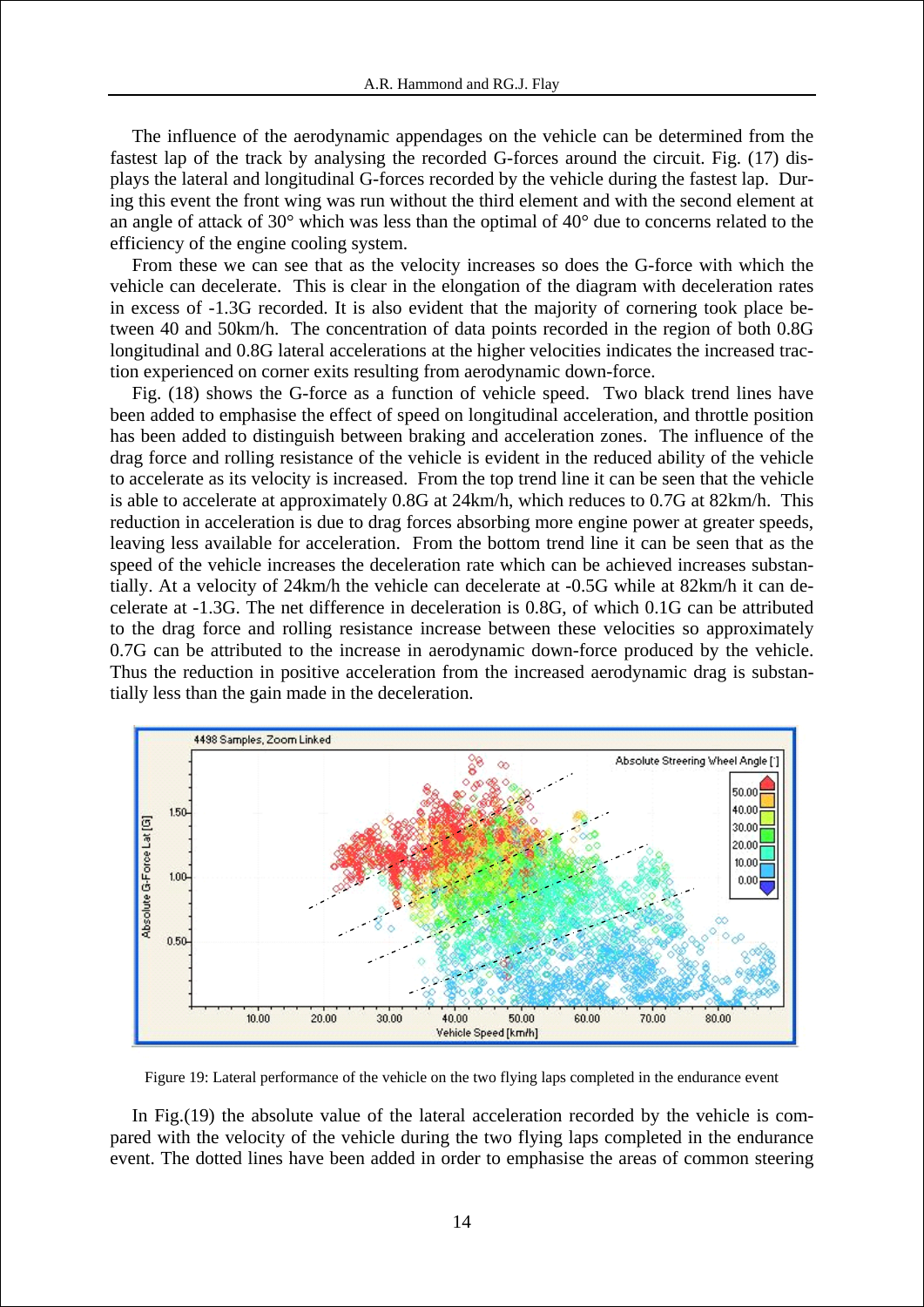angle. It is clear that the majority of the cornering has taken place between 35 and 60km/h. It is also evident that for a constant steering angle input the lateral acceleration achieved by the vehicle increases with speed. As the only influence on the contact of the vehicle with the road which changes with increased velocity is the aerodynamic force, it can be deduced that the aerodynamic treatment of the vehicle is causing this phenomenon.

#### **5 CONCLUSIONS**

The objective of designing and testing an aerodynamic package for a Formula SAE race car which maximised the creation of performance enhancing down-force while maintaining a level of drag which would not severely restrict the top speed of the vehicle in the competition was achieved.

From the CFD analysis of the vehicle it was established that a lift coefficient of -0.9 could be obtained from an under-tray design consisting of three rear diffuser tunnels, and one either side in front of the rear wheels.

The addition of the exhaust gas into each of the outside rear diffuser tunnels through a 20mm diameter pipe produced a 35% increase in the amount of down-force produced by the model.

The addition of two winglets of 140mm chord lengths to the trailing edge of the diffuser tunnels ahead of the rear wheel produced an 8% increase in down-force with the exhaust present in the rear diffuser tunnels and a 7% increase without the presence of the exhaust.

Measurements of the air velocity above the rolling road showed that at the centre of the belt the velocity varied by less than 1% from the belt velocity over a height of 750mm from the surface of the belt.

The velocity varied by no more than 2% over a length of 1750mm above the belt when the trailing edge splitter was attached to the downstream end of the unit.

The suction system under the belt was successful in preventing the belt from lifting underneath the model, a phenomenon which was seen to occur without its use.

The wind tunnel testing of a half-scale vehicle model on the rolling road facility determined that a coefficient of lift of -2.4 was able to be obtained with the inclusion of a front and rear wing to the undertray and body designed using the CFD programs.

The three element front and rear wing configurations were able to be adjusted to give a weight split ranging from 43% on the front wheels and 57% on the rear to 33% on the front and 67% on the rear, with a rear wing height of 495mm above the belt.

The car model drag coefficient was able to be adjusted between 0.9 and 1.1.

For the aerodynamic configuration used in the acceleration event at the 2006 Formula Student Germany Competition the vehicle produced 6% less down-force than was predicted from wind tunnel testing the half-scale model. This proved that the wind tunnel with the rolling road facility was a viable means by which to design and test the aerodynamic performance of a Formula SAE race car.

During the endurance event the aerodynamic appendages were seen to be responsible for a significant increase in the performance of the vehicle under braking while the drag force had only a minimal effect on the top speed which was achievable by the vehicle.

The aerodynamic package was seen to provide a significant increase in the cornering speed which was achieved by the vehicle for a given steering angle input.

#### **ACKNOWLEDGEMENTS**

The authors would like to acknowledge the support of the members of the University of Auckland SAE team, the Mechanical Engineering Department, staff in the Yacht Research